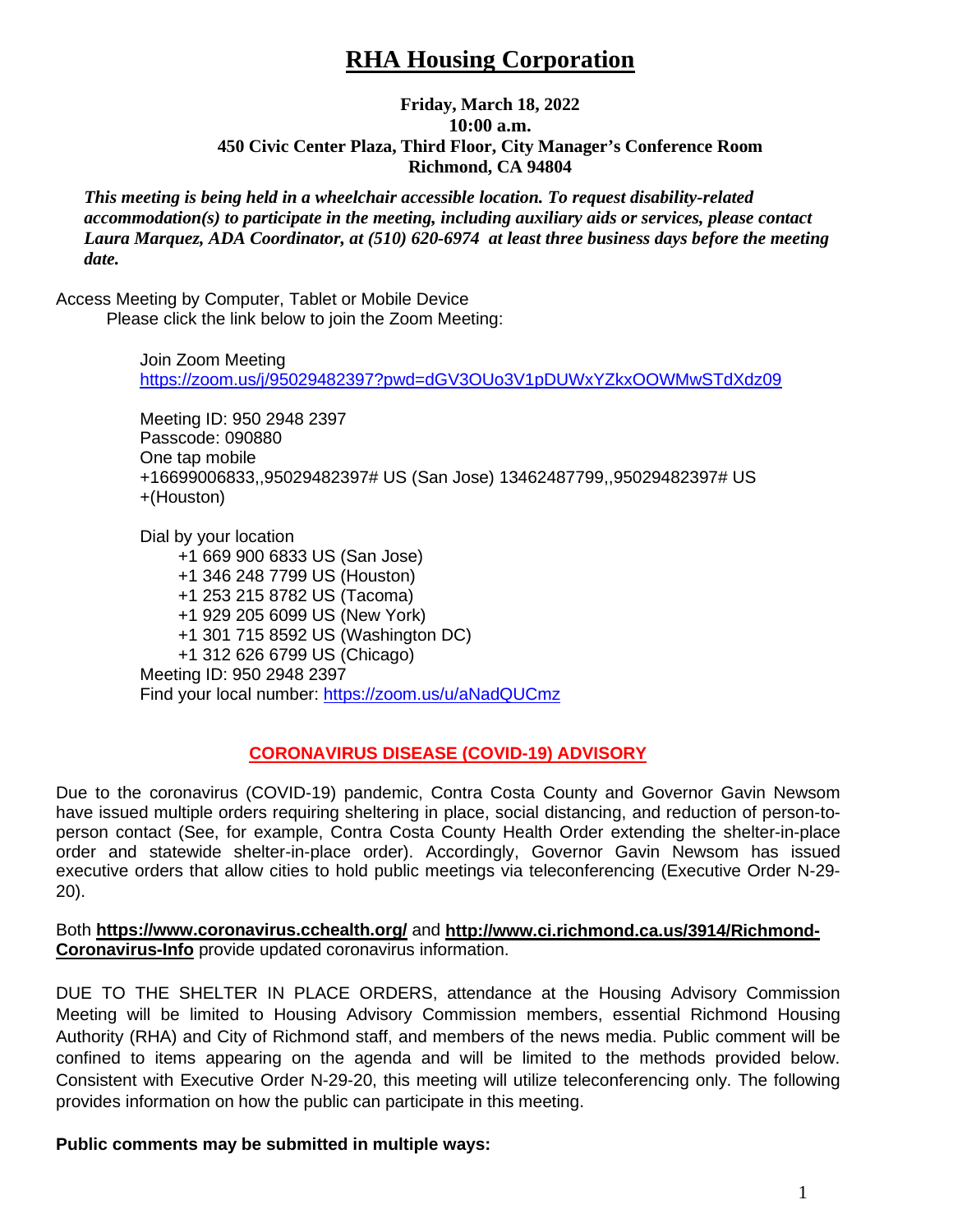1. Via email to NBeacham@rhaca.org by 9:00 a.m. on March 18, 2022, or during the meeting as set forth below. Email must contain in the subject line public comments – not on the agenda or public comments – agenda item. Email must contain in the subject line **public comments – not on the agenda** or **public comments – agenda item #.**

Comments received via email or telephone during the meeting will be handled as follows:

Comments received via email during the meeting and up until the public comment period on the relevant agenda item is closed, will be read into the record and will be limited to a maximum of three minutes, depending on the number of commenters, as more fully described in the City Council meeting procedures below]. For public hearing items, the time will be limited to a maximum of three minutes. The staff will stop reading comments into the record after the allotted time of three minutes for such comments.

Comments received by telephone 510-621-1300, during the public comment period shall not to exceed the allotted time of three minutes – for such comments as provided above.

2.Via mail received by 9:00 a.m. Friday, March 18, 2022, sent to Richmond Housing Authority 450 Civic Center Plaza, 2nd Floor, Richmond, CA 94804.

3.Via phone voice message received by 9:00 a.m. Friday, March 18, 2022 -phone: 510-621-1300. Please leave your comment on the voicemail or with staff member that answers the phone.

4.Via Telephone. If you would like to give your public comment via telephone, please email your telephone number with area code to [nlucero@rhaca.org](mailto:nlucero@rhaca.org) during the public comment period. You will be called during the public comment period and you will be given the opportunity to verbally submit public comment (not to exceed the allotted time – three minutes – for such comments as provided below).

The RHA cannot guarantee that its network will be uninterrupted. To ensure that the Board of Directors receives your comments, you are strongly encouraged to submit your comments in writing in advance of the meeting.

#### **Comments received by 9:00 a.m. on Friday, March 18, 2022, on the day of the meeting will be handled as follows:**

All email, phone, and mail comments received **by 9:00 a.m. on Friday, March 18, 2022**, will be provided to the Directors.

#### **Record of all public comments:**

All public comments will be considered a public record, put into the official meeting record, and considered before Commission action. All public comments will be available after the meeting as supplemental materials and will be posted as an attachment to the meeting minutes when the minutes are posted.

#### **Accessibility for Individuals with Disabilities**

Upon request, the RHA will provide for written agenda materials in appropriate alternative formats, or disability-related modification or accommodation, including auxiliary aids or services and sign language interpreters, to enable individuals with disabilities to participate in and provide comments at/related to public meetings. Please submit a request, including your name, phone number and/or email address, and a description of the modification, accommodation, auxiliary aid, service or alternative format requested. Requests should be emailed to NBeacham@rhaca.org or submitted by phone at 510-621- 1300. Requests can be made by mail to Nannette Beacham 450 Civic Center Plaza,  $2^{nd}$  Floor,